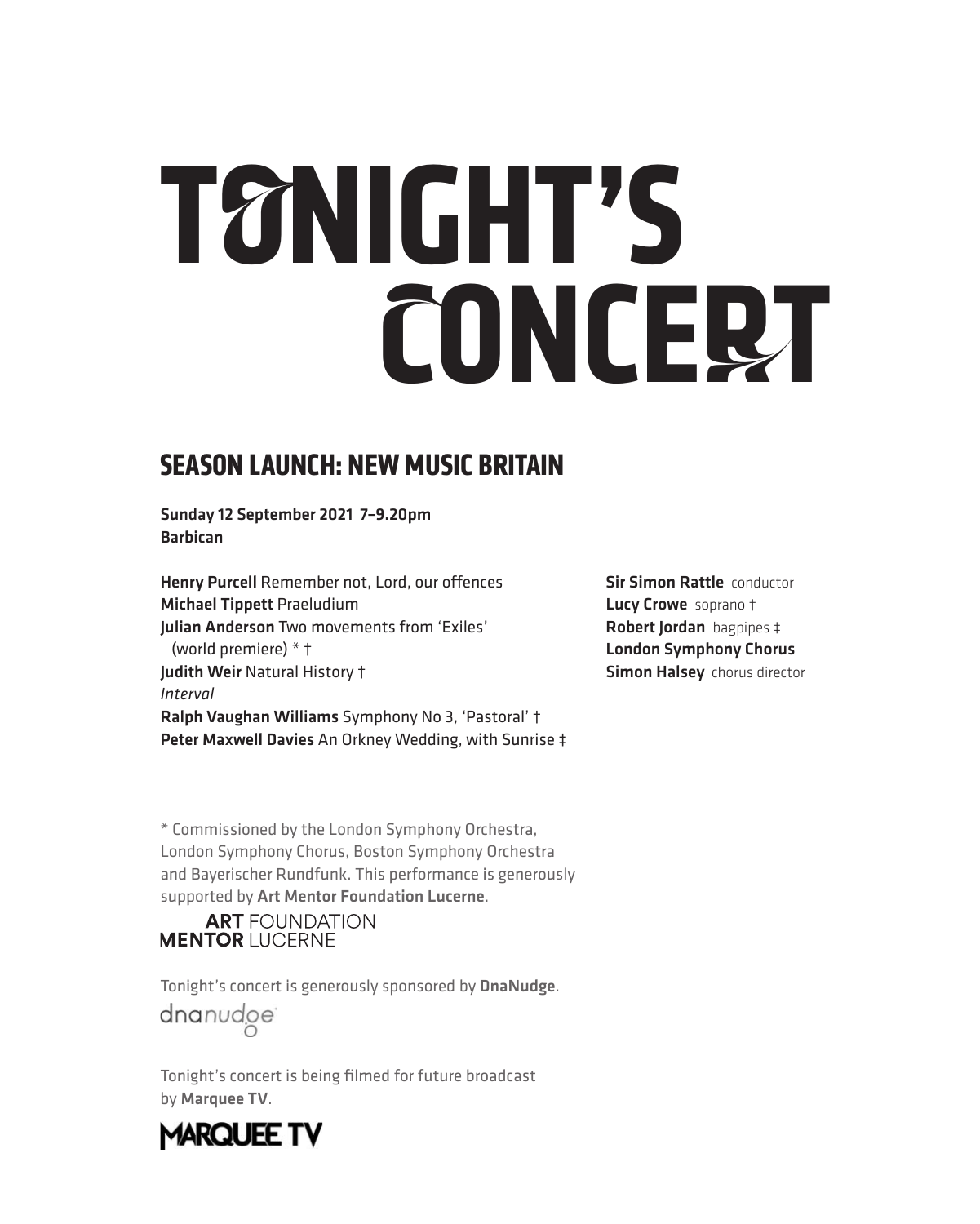## Welcome



Very warm welcome to this opening<br>
concert of the London Symphony<br>
Orchestra's 2021/22 season from ou concert of the London Symphony Orchestra's 2021/22 season from our Barbican home, in which Music Director Sir Simon Rattle celebrates British music.

The London Symphony Chorus and their Director Simon Halsey begin tonight's concert with Purcell's *Remember not, Lord, our offences*, leading straight into Tippett's *Praeludium for Brass, Percussion and Bells*. Tonight is our first live public performance with the London Symphony Chorus since

February 2020, and we are delighted to be reunited with them in the concert hall.

As has become tradition with Sir Simon Rattle, our Season Opening concert features a world premiere by a composer at the forefront of the British music scene. Tonight we are thrilled to give the first performance of two movements from Julian Anderson's *Exiles* for solo soprano, chorus and orchestra, commissioned by the London Symphony Orchestra, London Symphony Chorus, Boston Symphony Orchestra and Bayerischer Rundfunk. This performance has been made possible thanks to the Chorus, and is generously supported by the Art Mentor Foundation Lucerne. We look forward to hearing the suite from *Exiles* in the new year.

It is a pleasure to welcome soprano Lucy Crowe, a firm friend of the LSO for many years, as soloist in this new work, as well as in Judith Weir's *Natural History* and Vaughan Williams' Pastoral Symphony, which follows the interval. Peter Maxwell Davies' glorious *An Orkney Wedding, with Sunrise* closes tonight's programme, in which we are very pleased to be joined by bagpiper Robert Jordan.

## Kathryn McDowell CBE DL LSO Managing Director

#### **ABOUT THE MUSIC AND COMPOSERS**

| 5              |
|----------------|
| 6              |
| 7              |
| 8              |
| 9              |
| 10             |
| 11             |
| 12             |
| 1 <sub>3</sub> |
| 14<br>l        |
| 15             |
| 16<br>l        |
| 17             |

| 18 | c              |
|----|----------------|
| 19 | L              |
| 20 | F              |
| 21 | $\overline{a}$ |
| 22 | L              |
| 24 | ı              |

#### **ABOUT THE ARTISTS**

ir Simon Rattle ucy Crowe 20 Robert Jordan imon Halsey ondon Symphony Chorus he Orchestra

*Please switch off all phones. Photography and audio/video recording are not permitted during the performance.*

- Remember not, Lord, our offences Henry Purcell **Praeludium Michael Tippett** Two movements from 'Exiles' Iulian Anderson Exiles: Texts **Natural History** Iudith Weir Natural History: Texts 14 A Pastoral Symphony Ralph Vaughan Williams An Orkney Wedding, with Sunrise
- Peter Maxwell Davies

This publication was produced to ISO 14001-2004 Environmental Management Standards and 95% of the waste created during the process is recycled. The material used includes vegetable oil inks, elemental chlorine-free pulp and fibre from certified forests and other controlled sources.

#### Editorial Photography

Ranald Mackechnie, John Batten, Ben Eolovega, Oliver Helbig, Victoria Cadisch, Matthias Heyde Print John Good 024 7692 0059 Advertising Cabbells Ltd 020 3603 7937



Details in this publication were correct at time of going to press.



As we mark a new season, I would like to extend sincere thanks to our loyal Patrons, Friends, trusts, foundations and corporate supporters, and to the City of London Corporation and Arts Council England, whose essential support has sustained the LSO through the challenges of the last 18 months, and without whom our work could not continue. Particular thanks to DnaNudge, whose regular testing of the Orchestra has allowed us to return safely to work, and who are tonight's concert sponsor.

We are extremely grateful too for the donations we have received since launching our Always Playing Appeal in the autumn of 2020, and continue to receive, all of which are key to securing the future of the LSO.

It is our pleasure to be performing once again in our Barbican home, and to welcome all of you, our audience members, to join us. Tonight's concert is being filmed for future broadcast by our media partners Marquee TV – our thanks to them for enabling us to share music with a wider audience online. I hope that you enjoy tonight's performance, and that you will be able to join us as the 2021/22 season continues.

## **Contents**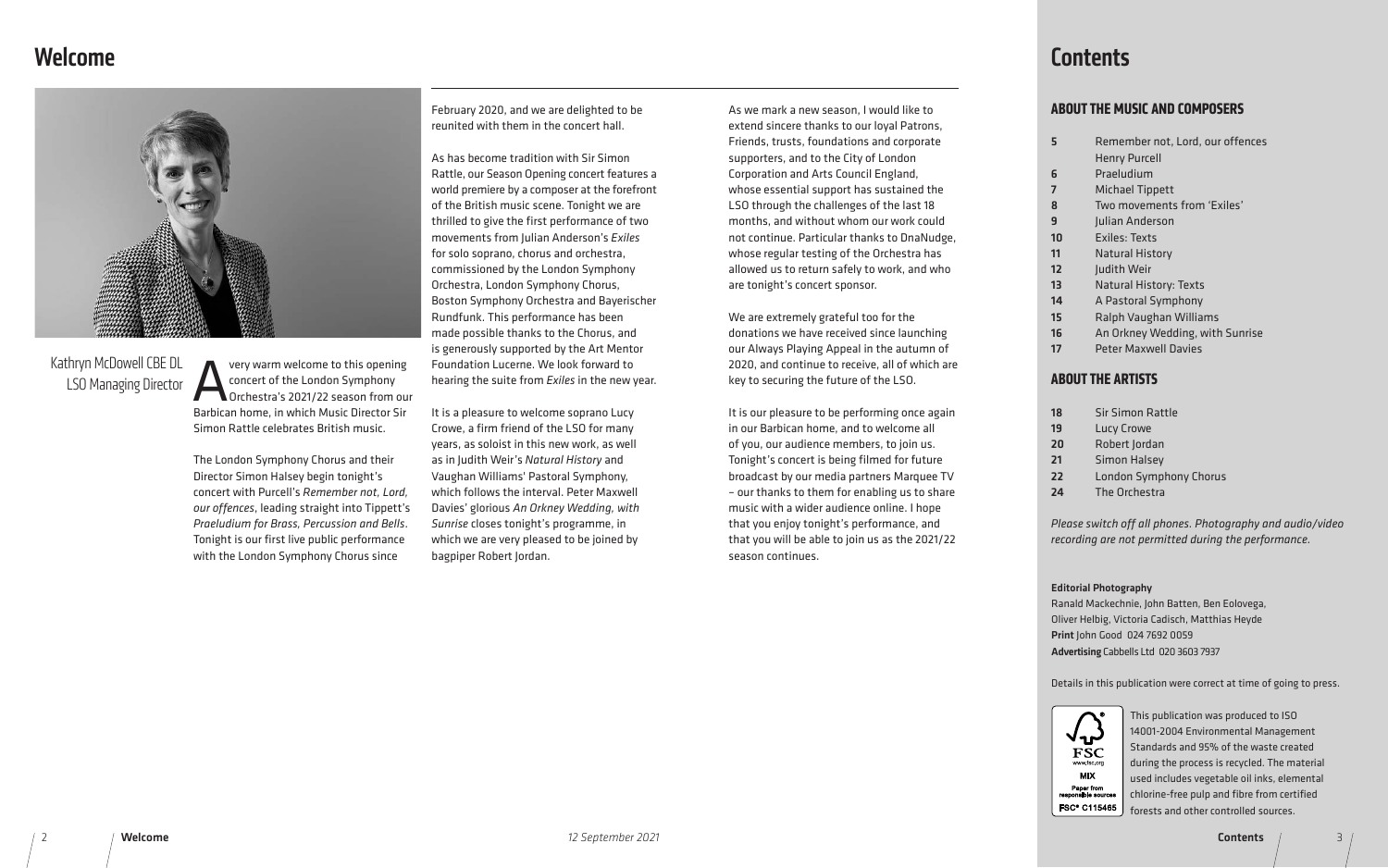

3 minutes

Programme note by Jessica Duchen

## **Henry Purcell In Profile** 1659 to 1695

enry Purcell wrote this touching<br>anthem around 1680, aged about<br>He had started out as a chorister<br>the Chanel Boyal was appointed Organ anthem around 1680, aged about 21. He had started out as a chorister at the Chapel Royal, was appointed Organist and Master of the Choristers at Westminster Abbey aged 20, and two years after that was also made organist of the Chapel Royal. This long association with the church did not prevent him from creating music of equal genius for the theatre. Indeed, the two spheres seem to have fed one another, enabling him to write sacred music containing inherent drama and stage works full of spiritual fervour (the Lament from his well-known opera *Dido and Aeneas* is just one example). This anthem bears a strong influence of the Tudor composers out of whose polyphonic (many-voiced) writing his adventurous and word-sensitive style had developed, notwithstanding the destructive impact upon English church music, mid-century, of Oliver Cromwell's regime. The words are from the litany originally compiled by the Archbishop of Canterbury are from the Order for the Visitation of the Sick. The simple, chordal opening incarnates the rich subtlety of emotion in which the enry Purcell was born in London in<br>1659, the son of Thomas Purcell, a<br>court musician. When he was five,<br>father died, forcing his mother to recettle 1659, the son of Thomas Purcell, a court musician. When he was five, his father died, forcing his mother to resettle the family of six children into a more modest house and lifestyle. As a boy, Purcell became a chorister in the Chapel Royal, studying under chorus master Henry Cooke. He also took keyboard lessons from Christopher Gibbons, son of the composer Orlando Gibbons. In 1673, he was appointed as unpaid assistant to John Hingestone, the royal instrument keeper. He acquired experience by tuning the organ at Westminster Abbey and got paid for copying books of organ parts. In 1677 he was appointed composerin-ordinary for the violins in succession to Matthew Locke and in 1679 succeeded John Blow as organist of Westminster Abbey. As a court composer, notably to King Charles II, and as organist at Westminster Abbey and later to the Chapel Royal, Purcell composed a large body of choral music for ceremonial occasions including the coronation of King James II in 1685 and four years later for William III. He produced even more music for the thriving Restoration theatre, working with dramatists such as John Dryden and William Congreve. With *Dido and Aeneas*, he composed the first great English opera. In the last years of his life Purcell became increasingly prolific, writing some of his

## Remember not, Lord, our offences Henry Purcell

Thomas Cranmer (1489 to 1556), included in the 1662 Book of Common Prayer: they composer excelled. After the opening phrase reaches an unexpected twist onto a major chord, the five-part choral writing begins to flower out, the vocal lines becoming more independent and producing vivid harmonic clashes, intensifying the music's emotional power. The contrast between the two types of texture powers the piece, which reaches a central climax with the words 'Spare us, good Lord' before subsiding to a quiet finish. greatest church music including the *Te Deum* and *Jubilate in D*, and an anthem for Queen Mary's funeral. A prominent name in his own lifetime, Purcell was overlooked by succeeding generations. However, today he is acknowledged as possibly the greatest English composer until the rise of Sir Edward Elgar at the end of the 19th century. Purcell died at the early age of 36.

#### **TEXT**

#### 4 Programme Notes, Composer Profile, Text *12 September 2021* 5 Programme Notes, Composer Profile, Text

Remember not, Lord, our offences, Nor th' offences of our forefathers; Neither take thou vengeance of our sins, But spare us, good Lord. Spare thy people, whom thou has redeem'd With thy most precious blood, And be not angry with us for ever. Spare us, good Lord.

*In tonight's concert, the performance of Purcell's Remember not, Lord, our offences will lead straight into Tippett's Praeludium.*

#### **AUTUMN 2021 HIGHLIGHTS**

MARTINŮ RHAPSODY-CONCERTO FOR VIOLA & Shostakovich Symphony No 1 with Sir Simon Rattle & Antoine Tamestit *Wednesday 6 October*

WALTON VIOLA CONCERTO & Brahms Symphony No 4 with Robin Ticciati & Antoine Tamestit *Thursday 28 October*

#### SALLY BEAMISH DISTANS: DOUBLE CONCERTO

& Prokofiev Romeo and Juliet Suite with Gianandrea Noseda, Janine Jansen & Martin Fröst *Thursday 25 November*

#### BARTÓK CONCERTO FOR ORCHESTRA

& Rózsa Violin Concerto with Sir Simon Rattle & Roman Simovic *Thursday 9 December*

MAHLER SYMPHONY NO 4

Debussy & Berlioz with Sir Simon Rattle & Lucy Crowe *Thursday 16 December*

#### lso.co.uk/autumn2021

# **AUTUMN COMING UP**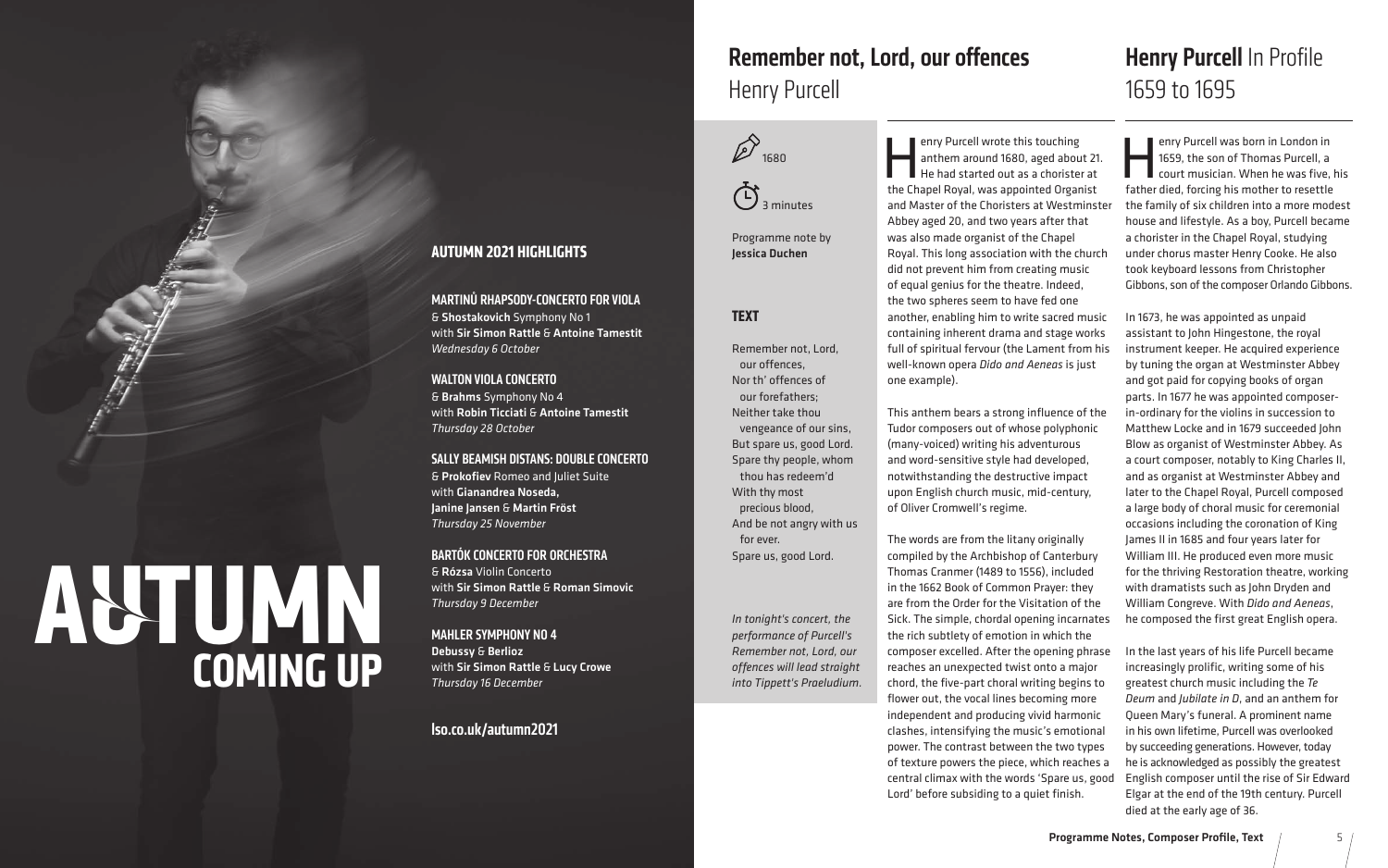



Programme note by Jessica Duchen

y the time Michael Tippett wrote his<br>Praeludium for Brass, Percussion and<br>Bells in 1962, he had risen to become<br>one of Britain's best regarded composers *Praeludium for Brass, Percussion and Bells* in 1962, he had risen to become one of Britain's best regarded composers. That year marked the 40th anniversary of the BBC's establishment. The corporation staged a celebratory concert at the Royal Festival Hall on 14 November in which the BBC Symphony Orchestra, conducted by Antal Doráti, performed several important 20th-century works, culminating in Igor Stravinsky's ballet score *The Rite of Spring*.

Tippett was asked to write a fanfare for the event, but instead offered a meatier piece, which could be, as he wrote, 'a mosaic of sonorities: rich and sonorous, brilliant, rhetorical, lyrical, distanced'. This mosaic style grew out of his work on the opera *King Priam*, which was occupying his thoughts at the same time.

## Praeludium for Brass, Percussion and Bells Michael Tippett

Ichael Tippett was born on 2 January<br>1905 into a precariously wealthy<br>mother was imprisoned as a suffragette) but 1905 into a precariously wealthy mother was imprisoned as a suffragette) but relatively unmusical. As a child, and maybe as an adult too, he was something of the perennial outsider, at odds with, even ahead of, the beliefs and taboos of the times.

Stravinsky's ballet score meant that a magnificent choice of instruments would be present. Tippett chose for his piece an ensemble of six horns, three each of trumpets and trombones, two tubas, bells, snare drum, bass drum, castanets, tomtom, woodblock and cymbals. He assigned each group an emotive quality: the horns are lyrical, the trumpets dancing, and so on. Tippett builds his 'mosaic' through the juxtaposition of their characteristic ideas.

Despite the potential for noisy onslaught, the *Praeludium* is relatively restrained; it makes use of muted trumpets, treats the percussion chiefly with a light touch and finishes quietly: the bells, in Tippett's words, 'lead the ear toward an imagined distance'. Its premiere, he noted, was 'nothing tremendous'. It turned out, though, that conductor Doráti, for reasons best known to himself, had changed some of the dynamics, exaggerating the quietness at the expense of the contrasts.

## Michael Tippett In Profile 1905 to 1998

Tippett was eventually acclaimed as a composer of international stature and importance, but his career was slowburning, and his originality slow to develop. After studies at the Royal College of Music, there followed almost a decade of ambitious amateur music-making alongside involvement in left-wing politics.

From 1940 to 1951 he was an enterprising Head of Music at Morley College in South London. On the outbreak of war Tippett's Trotskyist politics gave way to a committed pacifism, and in August 1943, having refused to fulfil the conditions of his exemption from war service as a conscientious objector, he served a three-month sentence in Wormwood Scrubs.

family that was politically aware (his first opera, *The Midsummer Marriage* The oratorio's success seemed almost to unravel the following decade when Tippett's (1946–52), was greeted with bafflement and dislike. The breakdown of his Second Symphony's premiere, in 1958, only added to the suspicion in which his music could be held. A younger generation of performers eventually offered up such pieces to a fresh and devoted audience, and Tippett began to enjoy considerable success. He was knighted in 1966.

Works such as his String Quartet No 1 (1935) and the Concerto for Double String Orchestra (1939) displayed for the first time – and in all its originality – the rhythmic imagination and blues-inflected lyricism of his hard-won compositional maturity. In 1944, composer Benjamin Britten, who had become a close friend, helped organise the premiere of Tippett's oratorio *A Child of Our Time* (1939–41).

After Britten's death in 1976, Tippett had no real competition for the title of Britain's 'greatest living composer', an accolade to which he lived up for a two-decade Indian summer that saw no decline in energetic output. His was a career of constant reinvention. The lyricism that book-ended his oeuvre contained a period of violent and fragmented mosaics, not least his warblasted opera *King Priam* (1958–61). His third opera, *The Knot Garden* (1966–69), was shot through with jazz and electric guitar, while the Symphony No 3 (1970–72) turned both to Beethoven and to blues for spiritual and emotional solace.

In his 80s, now a member of the Order of Merit, Tippett produced a handful of last, luminous works: a large-scale setting of Yeats' *Byzantium* (1989–90); the last of his five string quartets (1990–91); and *The Rose Lake* (1991–93), which crowned a 60-year career that, as for all innovators, has been greeted with consternation and with jubilance alike.



Composer profile by Oliver Soden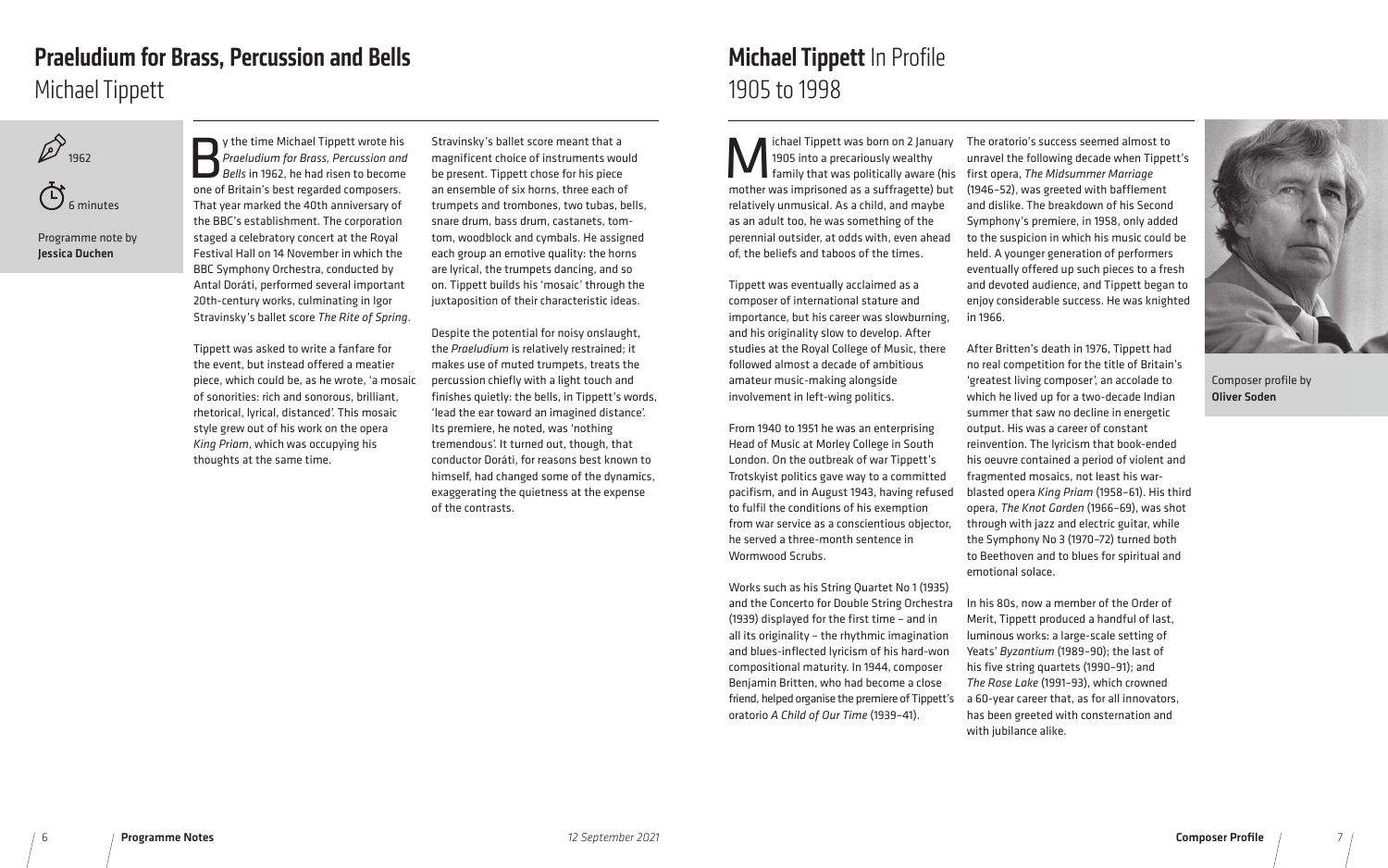#### Lucy Crowe soprano

- 1 le 3 mai for soprano and orchestra
- 3 Tsiyon for soprano, chorus and orchestra





Programme note by Julian Anderson

Texts on page 10

*Exiles* is a meditation on many different same aspects of leaving home and of longing for one's homeland. It is in several movements using texts from many different traditions in a wide range of languages. It is dedicated to Sir Simon Rattle.

Of the two movements being premièred tonight, the first addresses the internal exile of Covid lockdown in 2020, whilst the second addresses the external exile of both individuals and whole nations. The contrast between these two movements is thus not merely of languages – French, Hebrew and English – but also of time. 'le 3 mai' refers to a specific and recent date, whilst 'Tsiyon' evokes events and characters from ancient history (Israel's forced exile in Babylon) and myth (Ulysses' odyssey).

## Two movements from 'Exiles' for solo soprano, chorus and orchestra Julian Anderson

'le 3 mai', unusually, sets to music an email communication sent on that date (3 May) in 2020. This extraordinarily poetic and touching text was written by the Moroccan-French composer Ahmed Essyad to some composer colleagues. It describes his frustration and puzzlement as an internal exile, unable to leave his own house during the lockdown of the first international Covid wave. He looks out at the beautiful Zerhoun mountain, waiting for his hand to start composing a new work. At the end, he sends a moving greeting to all his colleagues. The text ends with his signature, which I have also set to music.

## Julian Anderson In Profile b 1967

'Tsiyon' sets the well-known Psalm 137 'By the rivers of Babylon' in the original Hebrew. The text speaks of longing for the homeland in very poignant and direct language. The first half of this text is in the chorus, as it speaks in the collective first person plural. The soprano, meanwhile, sings a beautiful English text entitled 'Exile' by the late Romanian composer Horatiu Rădulescu, who fled to France from the Ceaușescu communist regime in the late 1960s. This, in contrast to the Psalm, is a very personal and individual text.

Towards the end, the Psalm text becomes much more personal, switching to the first person singular, at which point it is sung by the solo soprano only. Against this, the chorus sings a second, more objective English text by Rădulescu, evoking the ultimate exile, Ulysses, wandering (and wondering) endlessly along the shore at twilight.

J ulian Anderson is among the most esteemed and influential composers of his generation, with regular performances both internationally and at home in the UK. Anderson was born in London in 1967 and studied composition with John Lambert, Alexander Goehr and Tristan Murail. He was awarded a prestigious RPS Composition Prize in 1992 at the age of 25 for his two movement work *Diptych* (1990) for orchestra, launching his career. His success as a composer has also fed a prominent academic career, which has included Senior Composition Professorships at the Royal College of Music (1996–2004), where he was also Head of Composition for five years, Harvard University (2004–07), and Guildhall School of Music & Drama where he holds the specially created post of Professor of Composition and Composer in Residence. Anderson is also much in demand as a concert programmer and public speaker. Between 2002 and 2011 he was Artistic Director of the Philharmonia's *Music of Today* concert series at the Royal Festival Hall in London, and from 2013 to 2016 he was Composer in Residence at Wigmore Hall.

Close associations and residencies with the City of Birmingham Symphony Orchestra, Cleveland Orchestra and London Philharmonic Orchestra have contributed to Anderson's significant orchestral output. *Fantasias* (2009) for the Cleveland Orchestra won a British Composer Award and *The Discovery of Heaven* (2011), co-commissioned by the LPO and the New York Philharmonic, won a South Bank Sky Arts Award. The LPO under Vladimir Jurowski premiered a violin concerto for Carolin Widmann, *In lieblicher Bläue* (2014–15), co-commissioned by the Seattle Symphony Orchestra and

Deutsches Symphonie-Orchester Berlin. Recent additions to his orchestral repertoire include *Incantesimi* (2016) commissioned by the Berlin Philharmonic, Boston Symphony Orchestra and Royal Philharmonic Society and premiered under Sir Simon Rattle, *The Imaginary Museum* (2017), a piano concerto for Steven Osborne, and *Litanies* (2019), a cello concerto for Alban Gerhardt.

Anderson's strong relationships with ensembles including Birmingham Contemporary Music Group, the Nash Ensemble, London Sinfonietta and Asko-Schönberg Ensemble have resulted in many commissions. Recently *Sensation* (2015–16) for solo piano, was commissioned by Aldeburgh Music and the Santa Fe Chamber Music Festival, and was premiered by Pierre-Laurent Aimard at the 2016 Aldeburgh Festival. Anderson's String Quartet No 3, 'Hana no hanataba' (2018), co-commissioned by Wigmore Hall and the Tanglewood Music Center, was premiered by the JACK Quartet in April 2018.

Alongside his catalogue of instrumental works is a rich body of choral music, including a *Magnificat* (2016) for ORA and a *Nunc Dimittis* (2017) for the Choir of Gonville & Caius College, Cambridge.

*Thebans*, Anderson's opera based on the Oedipus myth, was highly praised at its premiere production at English National Opera in May 2014 and its German premiere in Bonn in 2015. His music is frequently used for dance and his association with choreographer Mark Baldwin led to the 2009 ballet *The Comedy of Change*, which toured nationally.



Portrait discs of Anderson's works have been recorded on NMC (2005 and 2019), Ondine (2006 and 2018) and Delphian (2018). Two discs on the LPO Live label document his time as Composer in Residence with the LPO: the first (*Fantasias*, 2013) was shortlisted for a 2014 *Gramophone* Award and the second (*In lieblicher Bläue*, 2016) won the 2017 *BBC Music Magazine* 'Premiere' Award.

Julian Anderson's music up to 2014 is published by Faber Music. Music written from August 2014 onwards is published by Schott Music.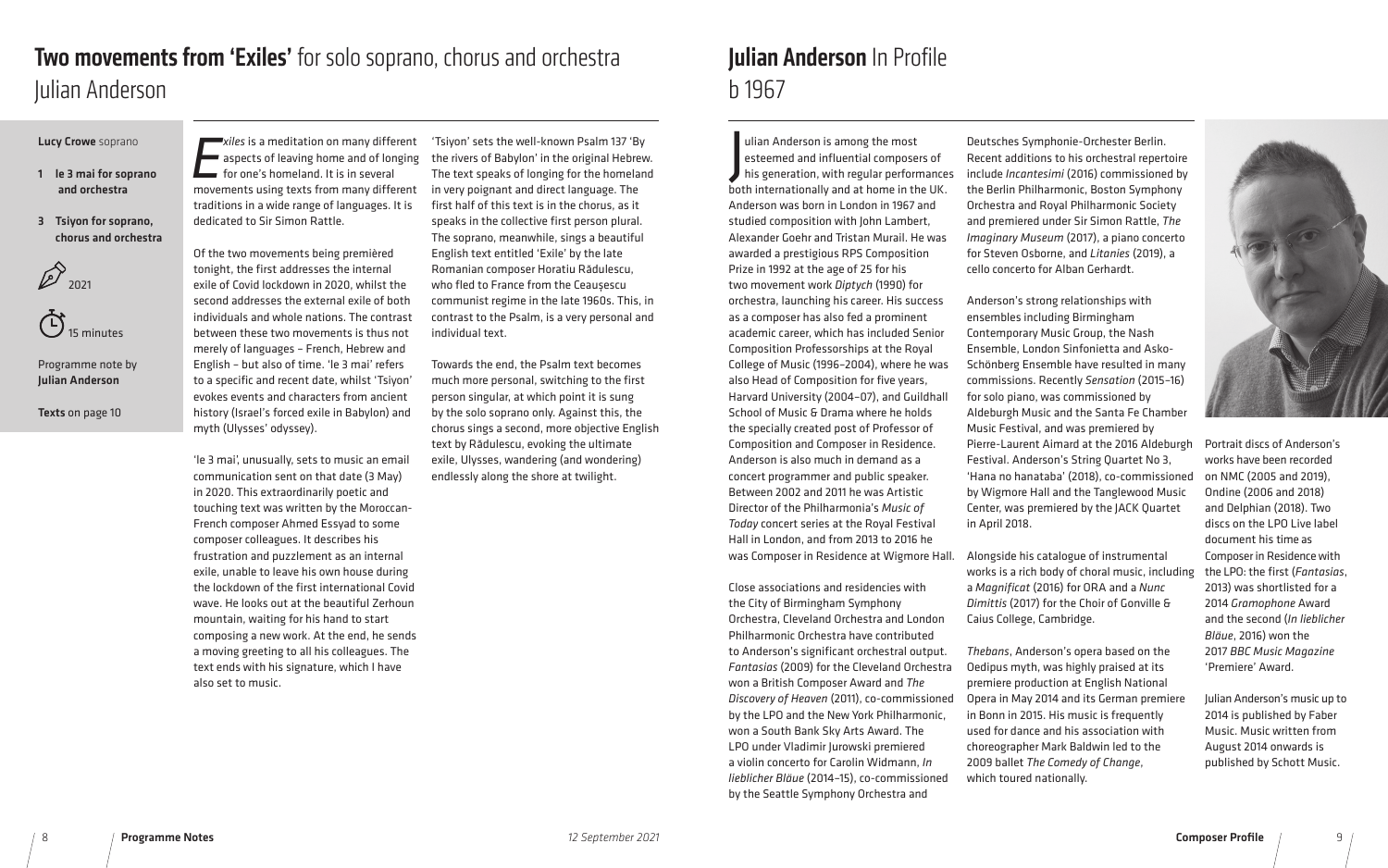## Exiles Texts and Translation

### **1 LE 3 MAI**

#### *Bonjour mes chers amis,*

*Le voici le soleil, il est magnifique, l'air est translucide, la vision est nette, le massif de Zerhoune en face est magnifique, il donne envie à s'y promener, mais confinement oblige, je me colle à ma table les yeux dans vide de la feuille en attente d'un signe de ma main.* 

*Je vous embrasse tous, ce baiser est pur, sans covid.*

*Ahmed*

#### **3 TSIYON**

#### **Psalm 137, vv.1-6**

*'Al naharot Bavel sham yashavnu gam bachinu b\*zoch\*reynu et-Tsiyon. 'Al-'aravim betocha talinu kinoroteynu.*

*Ki sham shé 'élunu shoveynu divrey shir. Vetolaleynu simcha shiru lanu mishir Tsiyon. 'Ech nashir 'et-shir Adonai 'al 'admat néchar? 'Im-'eshkachech Yerushalaim tishkach yemini.*

*Tidbak leshoni lechiki 'im-lo 'ezkarechi 'im-lo 'a 'aleh 'et- Yerushalaim 'al rosh simchati.*

#### Poems by Horatio Radulescu

EXILE melancholy meets remoteness drawn near through remembrance wherever my shadow is hiding from me into night

### **1 3RD MAY**

Greetings, dear friends!

Here is the sun, it is magnificent, the air is translucent, vision is clear, the massif of the Zerhoun opposite is magnificent, it makes you want to walk there, but lockdown obliges: I stick to my table with my eyes gazing at an empty sheet of paper, waiting for a sign from my hand.

#### I embrace you all, this kiss is pure, without covid.

#### Ahmed

*Original text in French by Ahmed Essyad. Translation by Julian Anderson. Reproduced by permission of Schott Music Ltd.* 

**3 SION**

By the waters of Babylon we sat down and wept: when we remembered thee, O Sion.

**Natural History is a setting for sopran** and large orchestra of four brief text taken from Chuang-Tzu, a classic collection of Taoist writings from the fourth third and second centuries BC. The oldest of these writings are known as The Inner Chapters, ascribed to Chuang-Tzu himself; an it is from this section of the work that all th texts of *Natural History* have been selected.

As for our harps, we hanged them up: upon the trees that are therein.

For they that led us away captive required of us then a song: our Tormentors asked of us: 'Sing us one of the songs of Sion'. How shall we sing the Lord's song: in a strange land? If I forget thee, O Jerusalem: let my right hand forget her cunning.

If I do not remember thee, let my tongue cleave to the roof of my mouth: if I prefer not Jerusalem to my happiness.

a longing, leaning on the abyss, wants to wonder as the sand quaffs the walk of Ulysses

*Text from Sound Plasma: Music of the Future Sign Author: Horatiu Rădulescu © By courtesy of Edition Modern 1975 – a division of G Ricordi & Co Bühnen- und Musikverlag GmbH.* 

10 Texts & Translation *12 September 2021* Programme Notes 11

#### Lucy Crowe soprano



 $\ddot{\bigodot}_{17 \text{ minutes}}$ 

*Natural History was commissioned by the Boston Symphony Orchestra. It was written for the voice of Dawn Upshaw. The first performance was given by these artists, conducted by Sir Simon Rattle, on 14 January 1999, in the Symphony Hall, Boston.*

Programme note by Judith Weir

Texts on page 13

My interest in Chinese philosophical literature began in my teens, and was directly inspired by my enthusiasm for the writings of John Cage, in which ancient Chinese ideas are frequently connected to musical models. The texts of *Natural History* (which I have considerably compressed, from the translation by A C Graham) are typical of the qualities I most enjoy amongst this literature; concision, clarity, lightness and (hidden) wisdom. All four texts are short parables about natural life as lived

# Natural History Judith Weir

by different species, human and animal; a Taoist Carnival of the Animals, in fact. I am well aware that my own interpretations of these ancient wisdoms may be idiosyncratic, and spring from an avowedly Western sensibility. But nevertheless, these are ideas with which, in my own way, I have long been familiar; and I have for some time considered Taoism to be the most helpful of established philosophies in the conduct of modern life. At the opening of the song, a man is glimpsed swimming, and perhaps drowning, in the throes of a massive and rocky orchestral chasm. But in mid-song, he climbs out of the waters and sings to his interlocutor (who happens to be Confucius) a jaunty melody, in which he explains his simple mastery of the waves. **FISH/BIRD** A giant creature of incredible dimensions,

| ts | The text discriminates between the natural   |
|----|----------------------------------------------|
|    | behaviour of wild horses and the unfortunate |
| h. | consequences of training them. An analogy    |
|    | with the behaviour of people is unspoken but |
|    | implied. The music underlines this idea with |
| nd | an elegaic opening for an ensemble of three  |
| he | solo cellos; followed by exacting rhythmic   |
| 1. | patterning in the 'trained' section.         |

#### **SINGER**

This is the story of a singer who lived (as many musicians do) in the most straitened, poverty-stricken circumstances; but he possessed a magnificent voice, and was

In choosing texts for *Natural History*, I aimed to find words which would allow both clear storytelling and opulent singing; in fact several of the songs might be said to approximate to the pattern of 'recitative and aria'. The relatively large orchestra (triple woodwind, full brass but with no trombones, harp, percussion and strings) provides, in effect, the naturalistic scenery for these stories. described in a passage which seems to me to describe our uncomprehending perceptions of the infinite. The orchestral accompaniment, dominated by high instruments, reminds me of the vapour trails of aircraft, stretched out over a blue sky.

- therefore, in Taoist reality, richer and greater than anyone else. A contrast is made between the careful spare orchestration of
- the opening and the huge orchestral fanfares punctuating the singer's 'aria'.

#### **SWIMMER**

which appears as both fish and bird, is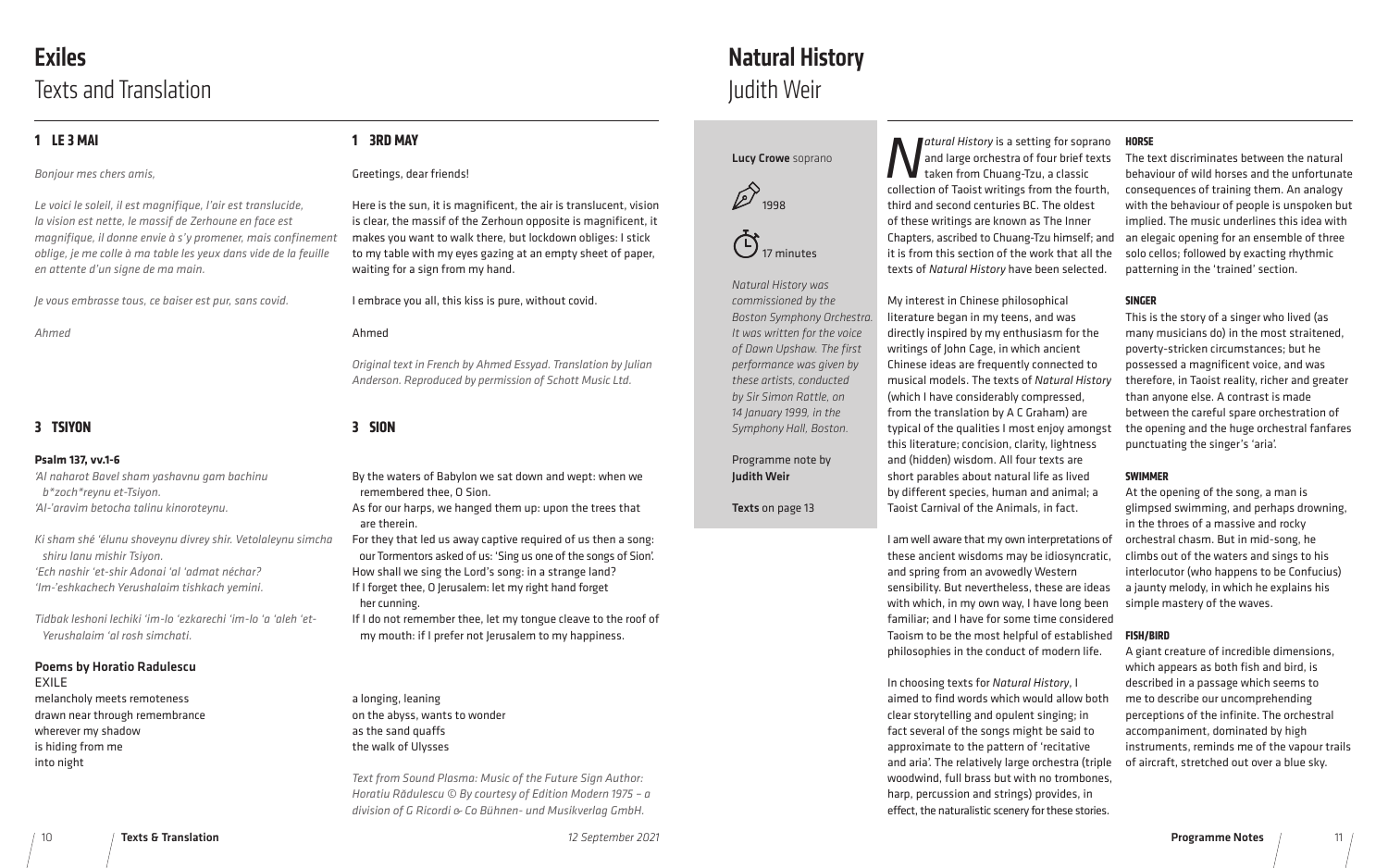## Judith Weir In Profile b 1954

J udith Weir was born into a Scottish family in 1954, but grew up near London. She was an oboe player, performing with the National Youth Orchestra of Great Britain, and studied composition with John Tavener during her schooldays. She went on to Cambridge University, where her composition teacher was Robin Holloway; and in 1975 attended summer school at Tanglewood, where she worked with Gunther Schuller. After this she spent several years working in schools and adult education in rural southern England; followed by a period based in Scotland, teaching at Glasgow University and the Royal Conservatoire of Scotland.

During this time she began to write a series of operas (including *King Harald's Saga*, *The Black Spider*, *A Night at the Chinese Opera*, *The Vanishing Bridegroom* and *Blond Eckbert*) which have subsequently received many performances in the UK, Germany, Austria, the Netherlands, Belgium and the US. The most recent opera is *Miss Fortune*, premiered at Bregenz in 2011, and then staged at the Royal Opera House Covent Garden in 2012. In collaboration with director Margaret Williams, Weir has created several opera films, including *Scipio's Dream*, *Hello Dolly*, and *Armida*.

As resident composer with the City of Birmingham Symphony Orchestra in the 1990s, she wrote several works for orchestra and chorus (including *Forest*, *Storm* and *We are Shadows*) which were premiered by the orchestra's then Music Director, Simon Rattle. She has been commissioned by the Boston Symphony Orchestra (*Music Untangled* and *Natural History*) the Minnesota Orchestra (*The Welcome Arrival of Rain*) and the London Sinfonietta (*Tiger under the Table*); and has written concert

## Natural History **Texts**

works for some notable singers, including Jane Manning, Jessye Norman, Dawn Upshaw, Alice Coote, Ailish Tynan and Ruby Hughes. She has composed Concertos for piano (William Howard) and oboe (Celia Craig).

In recent years, Judith Weir has considerably expanded her choral catalogue, with regular performance by choirs worldwide of music such as her Christmas carol *Illuminare, Jerusalem* written for Stephen Cleobury and the choir of King's College Cambridge. As associate composer with the BBC Singers (2015–19) she completed two oratorios: *In the Land of Uz*, about the prophet Job; and *blue hills beyond blue hills*, to Zen-influenced verse by the Scottish poet Alan Spence.

Now based in London, she has had a long association with Spitalfields Music Festival; and has taught as a visiting professor at Princeton, Harvard and Cardiff universities. Honours for her work include the Critics' Circle, South Bank Show, Ivor Novello and Elise L Stoeger awards, a CBE and The Queen's Medal for Music.

In July 2014 Judith Weir was appointed to the 395-year old royal post of Master of the Queen's Music, in succession to Sir Peter Maxwell Davies. Amongst her priorities in this role are the support of school music teachers, of amateur orchestras and choirs, and of rural festivals. In this role she has written music for national and royal occasions, including the Queen's 90th birthday celebrations and the UK's official commemoration of the 1918 Armistice. She has also created new music for many community groups and schools, including Burntwood School Wandsworth, Aberdeen Art Gallery, St Mary's Church Dover and Greenacre School, Barnsley.



Judith Weir's music has been widely recorded, particularly on the NMC and Delphian labels; and is published by Chester Music and Novello & Co.

#### **INTERVAL** 20 minutes

Enjoying the concert? Let us know.

@londonsymphony

### **1 HORSE**

The horse has hooves to tread the frost and snow, a coat to chase away wind and cold. It champs the grass and drinks the stream, it lifts the knee and prances. Such is the nature of the horse; it needs no lofty halls, and no palaces.

There came a man who said, 'My talent is ordering horses'.

He clipped them, he shaved them, he singed them, branded them, tied them with bridle and rein; and in stable and stall, he starved them, he parched them, made them trot, made them gallop, in formation, neck to neck, tormented by bit and reins in front, by whip and goad behind, and the horses that thrived on it were two or three out of ten.

Is it the nature of wood to long for the carpenter's plane? Does clay yearn for the touch of the potter's hand? This is the error of order.

#### **2 SINGER**

When Tzeng-Tzu lived, his gown was torn, his face was blotched, his hands were hard. He lit no fires, he had no coat, his elbows showed through torn-up cloth, his shoes were burst and down at heel; but when he sang the Hymns of Shang! …

… The Son of the Heavens could not touch him; the Lord of the States could not make him his friend; the sound filled sky and earth, as if from bells and chimes of stone:

'Forget body, forget profit', he sang. 'To find perfection, forget the calculations of the heart.'

#### **3 SWIMMER**

There was a rock where water fell, and foamed for forty miles; it was a place where fish and turtles could not swim, but in the waves, Confucius saw a man. He took him for someone in trouble who wanted to die; but the swimmer rose out of the water and climbed on the bank with a song on his lips:

'I was born in dry land, I grew up in the waves, I go out with the flow, I follow the Way of the water. That is how I stay afloat.'

#### **4 FISH/BIRD**

In the Northern Ocean, there is a fish, its name is the K'un; it is a fish a thousand miles broad, no-one knows how long. It changes into a bird, its wings are like clouds that hang from the sky. It leaves a wake in the water, three thousand miles; it rides in the wind, nine thousand miles high; it is gone six months before it is out of breath.

All below looks the same as above; the haze of the heat, the dust storms, the sky at its back and a clear view ahead.

Is it true that the sky is azure? Or is it the infinite distance?

Is it true?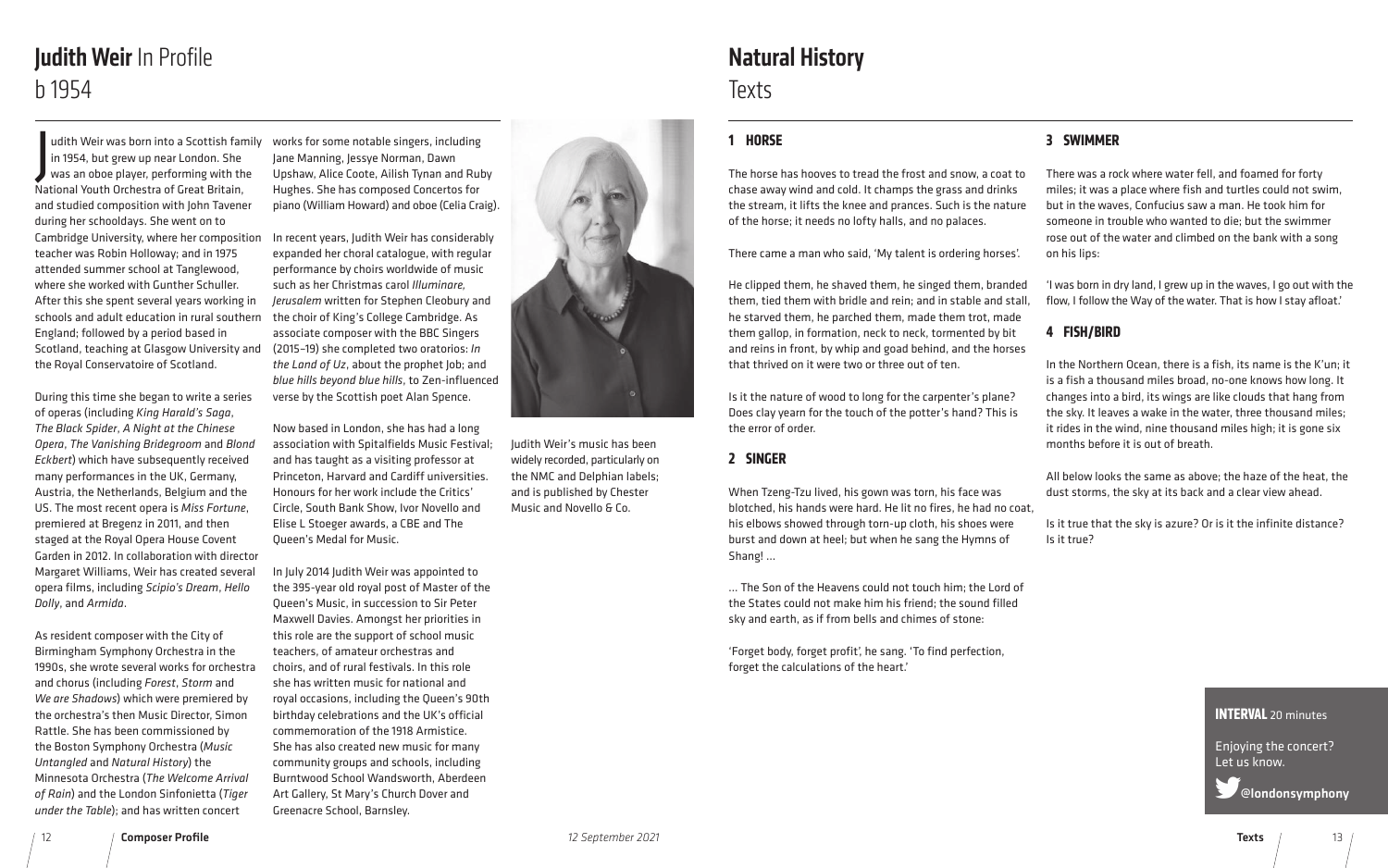#### **FINAL MOVEMENT**

The fourth movement is slow, but in it Vaughan Williams achieves such a remarkable degree of fulfilment and affirmation that one suspects it to be his personal song of thanksgiving at War's end.

The music is rounded with a distant disembodied voice, a soaring soprano at the opening over a soft drum roll, returning at the end against high strings. A brief troubled middle section is quickly overtaken by solo violin and a variety of instrumental solos before the symphony is crowned by a wonderful, sustained lyrical climax, which dissolves to the voice now fading in the distance.

**Born in Gloucestershire on 12 October**<br>1872, Ralph Vaughan Williams move<br>to Dorking in Surrey at the age of two 1872, Ralph Vaughan Williams moved to Dorking in Surrey at the age of two, on the death of his father. Here, his maternal grandparents, Josiah Wedgwood – of the pottery family – and his wife Caroline, who was the sister of Charles Darwin, encouraged a musical upbringing. Vaughan Williams attended Charterhouse School, and in 1890 he enrolled at the Royal College of Music, becoming a pupil of Sir Hubert Parry. Weekly lessons at the RCM continued when he entered Trinity College, Cambridge, in 1892.

## Ralph Vaughan Williams In Profile



ooking at the reception of British<br>
symphonies in the first half of the 20th In 1922 the first movement, Molto modera<br>
century - when an enormous number must have sounded very unconventional.<br>
were written - we find that f ooking at the reception of British symphonies in the first half of the 20th century – when an enormous number other symphonies from that time achieved the frequency of performance of those of

> Vaughan Williams' first composition to make any public impact, the song *Linden Lea*, was published in 1902. His 'discovery' of folk song in 1903 was a major influence on the development of his style. A period of study with Maurice Ravel in 1908 was also very successful, with Vaughan Williams learning, as he put it, 'how to orchestrate in points of colour rather than in lines'. The immediate outcome was the song-cycle *On Wenlock Edge*. The *Fantasia on a Theme by Thomas Tallis*, using a tune he had studied whilst editing the English Hymnal, was first performed in Gloucester Cathedral in 1910. With these works he established a reputation which subsequent compositions, such as the 'Pastoral' Symphony, *Flos Campi*  and the Mass in G minor, served to consolidate.

In 1921 he became conductor of the Bach Choir, alongside his Professorship at the RCM. Over his long life, he contributed notably to all musical forms, including film music. It is in his nine symphonies however, spanning a period of almost 50 years, that the greatest range of musical expression is evident. Vaughan Williams died on 26 August 1958, just a few months after the premiere of his Ninth Symphony.

- 1 Molto moderato
- 2 Lento moderato
- 3 Moderato pesante
- 4 Lento





Programme note by Lewis Foreman

> Born 1872, Down Ampney, **Cotswolds**

Ralph Vaughan Williams.

The 'Pastoral', his third symphony, was at first the target of critical jibes, concerning cows looking over gates. But reception of it changed when it became apparent it was very much a product of the composer's service in a Field Ambulance during World War I. When music critic Michael Kennedy eventually described it as a 'War Requiem', he was articulating an unforgettable context which now colours our listening. In a letter in 1938 Vaughan Williams wrote:

Vaughan Williams' own programme note for the first performance is curiously matter-offact, writing:

Vaughan Williams certainly knew how to get an audience's pulse racing – or at least he did once the music had started. This is music whose massive quietness seems to possess a primitive power.

## Symphony No 3, 'Pastoral' Ralph Vaughan Williams

#### **FIRST MOVEMENT**

In 1922 the first movement, Molto moderato, must have sounded very unconventional. Williams' melodies, the simultaneous movement of two or three melodic lines and the exceptional number of distinctive instrumental solos.

#### **SECOND MOVEMENT**

The slow second movement, Lento moderato, is the movement most closely associated with the War. Strings are muted and the heavy brass is absent. After two tunes, the first on solo horn, the second on viola and flute, a solo trumpet marked pianissimo (very quiet) plays a cadenza redolent of bugle calls.

Vaughan Williams later recalled how, when in France, he would hear a distant army trumpeter practising in the woods. It was a cavalry trumpet with an unexpected quiet power: as if we are hearing a valediction for lost comrades.

#### **THIRD MOVEMENT**

The Scherzo falls into four sections. The opening introduces three themes soon contrasted with a galumphing, invigorating dance on the heavy brass (Vaughan Williams said it was once 'sketched for a ballet of oafs and fairies').

'It is really wartime music – a great deal of it incubated when I used to go up night after night in the ambulance wagon at Ecoivres and we went up a steep hill and there was a wonderful Corot-like landscape in the sunset. It's not really lambkins frisking at all, as most people take for granted.'

'The mood of this Symphony is, as the title suggests, almost entirely quiet and contemplative.'

#### **IN BRIEF**

Died 1958, Hanover Terrace, Regent's Park

In his lifetime First and Second World Wars

Musical training Royal College of Music

Musical connections Pupil of Sir Hubert Parry and Maurice Ravel

Best known for Expressive symphonies, film music, *Fantasia on a Theme by Thomas Tallis*

Composer profile by Stephen Connock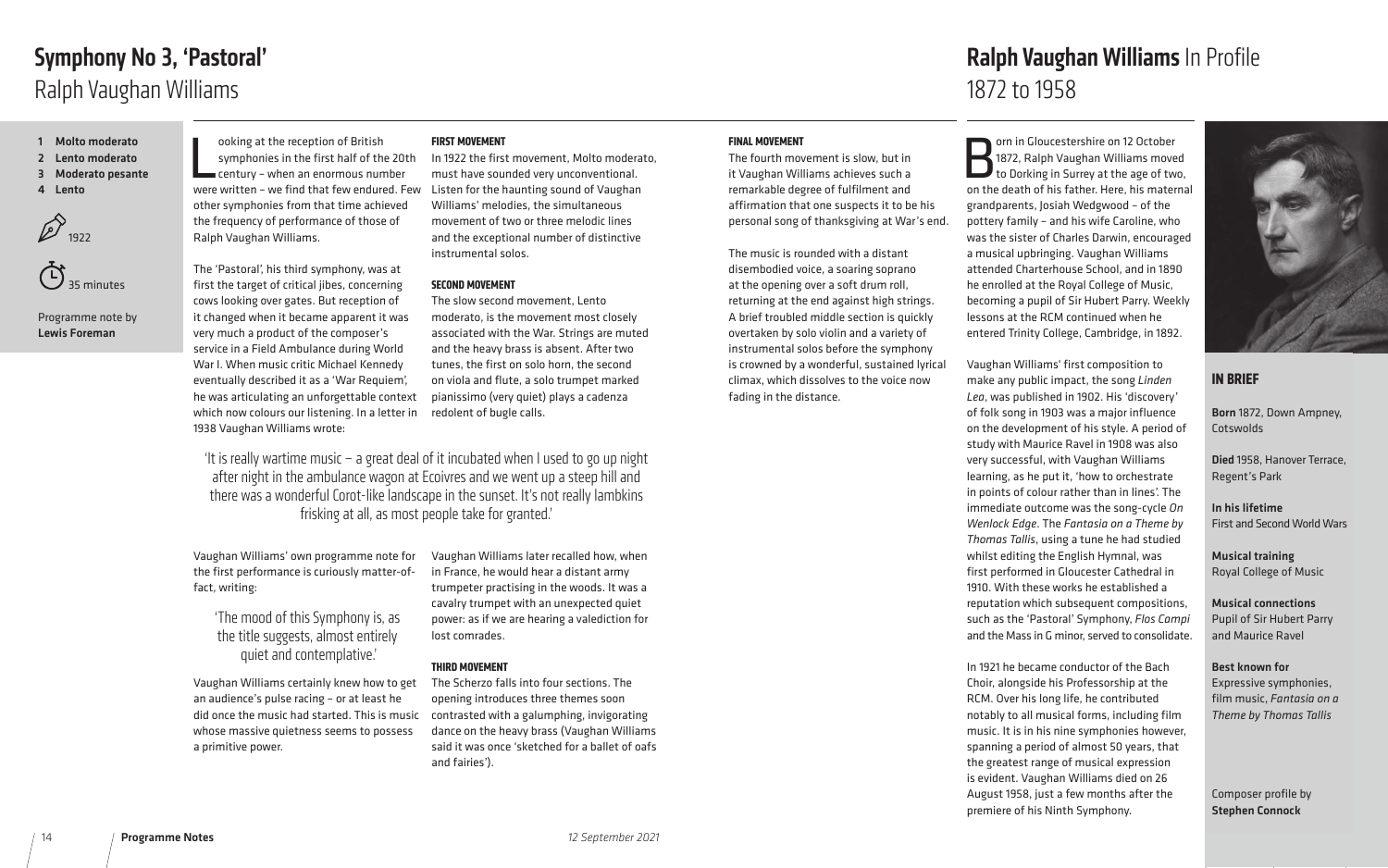## Peter Maxwell Davies In Profile 1934 to 2016

eter Maxwell Davies began his creative life as a student in Manchester (1952–56), discovering, with his contemporaries Harrison Birtwistle and Alexander Goehr new possibilities by way of Indian, medieval and European avant-garde music. Pieces he wrote in his early twenties already show characteristic features of instrumental extravagance verging towards violence on the one hand and, on the other, troubled contemplation. This was music, also, melding medieval-Renaissance and modern-serial techniques with traditional symphonic continuity. He went to Darmstad in 1956 and studied further with Goffredo Petrassi in Rome (1957–59).

A post at Cirencester Grammar School (1959–62) stimulated him to revitalise school music, and he continued to write often for young performers. He then went to Princeton (1962–64), and while there began his first dramatic work, the full-length opera *Taverner*. Work on this led him into areas of intense mental experience (madness, blasphemy, self-betrayal) and prompted an outburst of wild parodies and theatre pieces, many of them devised for his own ensemble of six players.

<u>(T)</u> 13 minutes

eter Maxwell Davies was always up<br>for a new challenge, and when in 19<br>John Williams asked him for sometl<br>for a Boston Pons concert, he did not say for a new challenge, and when in 1985 John Williams asked him for something for a Boston Pops concert, he did not say no. He even had a topic to hand. For over a decade he had been living in an isolated cottage above the almost deserted village of Rackwick, his only neighbour a farmer and fisherman, Jack Rendall. It was the Rendall wedding, in 1979, that he remembered when the Boston invitation came along.

Following his move to Orkney in the early 1970s, his music became on the surface calmer. Music-theatre pieces were outnumbered by songs, setting the island poetry of George Mackay Brown and concerned with ancient stabilities of myth, ritual and pastoral. In 1977 he established the midsummer St Magnus Festival in Orkney. At the same time he returned to largescale instrumental composition, eventually to produce whole cycles of symphonies, 'Strathclyde concertos' for orchestra and string quartets, besides other symphonic works and sonatas. All these grew out of his understanding that tonal forces of long range and deep ambiguity might be created by a modal gloss on major-minor harmony. There may even be a restitution of tonality echoing Sibelius or Prokofiev, yet characteristically undercut by doubt and disintegration.

He was knighted in 1987 and appointed Master of the Queen's Music for a decade in 2004.

#### Robert Jordan bagpipes



Programme note and composer profile by Paul Griffiths

> His own note on the piece explains the course of events:

'At the outset, we hear the guests arriving, out of extremely bad weather, at the hall. This is followed by the processional, where the guests are solemnly received by the bride and bridegroom, and presented with their first glass of whisky.

The band tunes up, and we get on with the dancing proper. This becomes ever wilder, as all concerned feel the results of the whisky, until the lead fiddle can hardly hold the band together any more.

We leave the hall into the cold night, with echoes of the processional music in our ears, and as we walk home across the island, the sun rises, over Caithness, to a glorious dawn. The sun is represented by the highland bagpipes, in full traditional splendour.'

## An Orkney Wedding, with Sunrise Peter Maxwell Davies

The bitter weather is there at once, in loud swirls from the violins. Soon, however, the door is shut and we go inside for a succession of dances featuring oboe, clarinet and flute soloists. After a rather raucous tuning session, the dancing becomes more boisterous, and more than a touch jazzy. The whisky flows, and the musicians get a hiccough out of time, until a slower tempo (speed) eases things. A more up-tempo number leads to a passage of musical cross-purposes.

Attention suddenly focuses on a solo violin, rapidly feeling the effects of the whisky, as are the other instruments round about. Though they can still rouse themselves to make a good show, they are much more likely to slip and slide. Only the oboe seems to be still in good shape, but it has been a long night, and pretty soon it is time to go home. (One might alternatively imagine, with the horns calling out softly, that everyone is sleeping it off.)

By now the hours of darkness are almost over, and there is a spectacular sunrise. As Davies admits in a note to the score, the Scottish highland bagpipes come as strangers to Orkney, but the opportunity to use them was irresistible.



#### **PETER MAXWELL DAVIES & THE LSO: PREMIERES**

The LSO was lucky to have worked with Peter Maxwell Davies, particularly in his later years:

#### 15 October 1995, Barbican

The Three Kings *Introduced from the stage by the composer*

#### 5 December 2012, Barbican

Fanfare: Her Majesty's Welcome *With Her Majesty the Queen in attendance*

2 February 2014, Barbican Symphony No 10

26 June 2016, Barbican The Hogboon *Children's opera, premiered post-humously*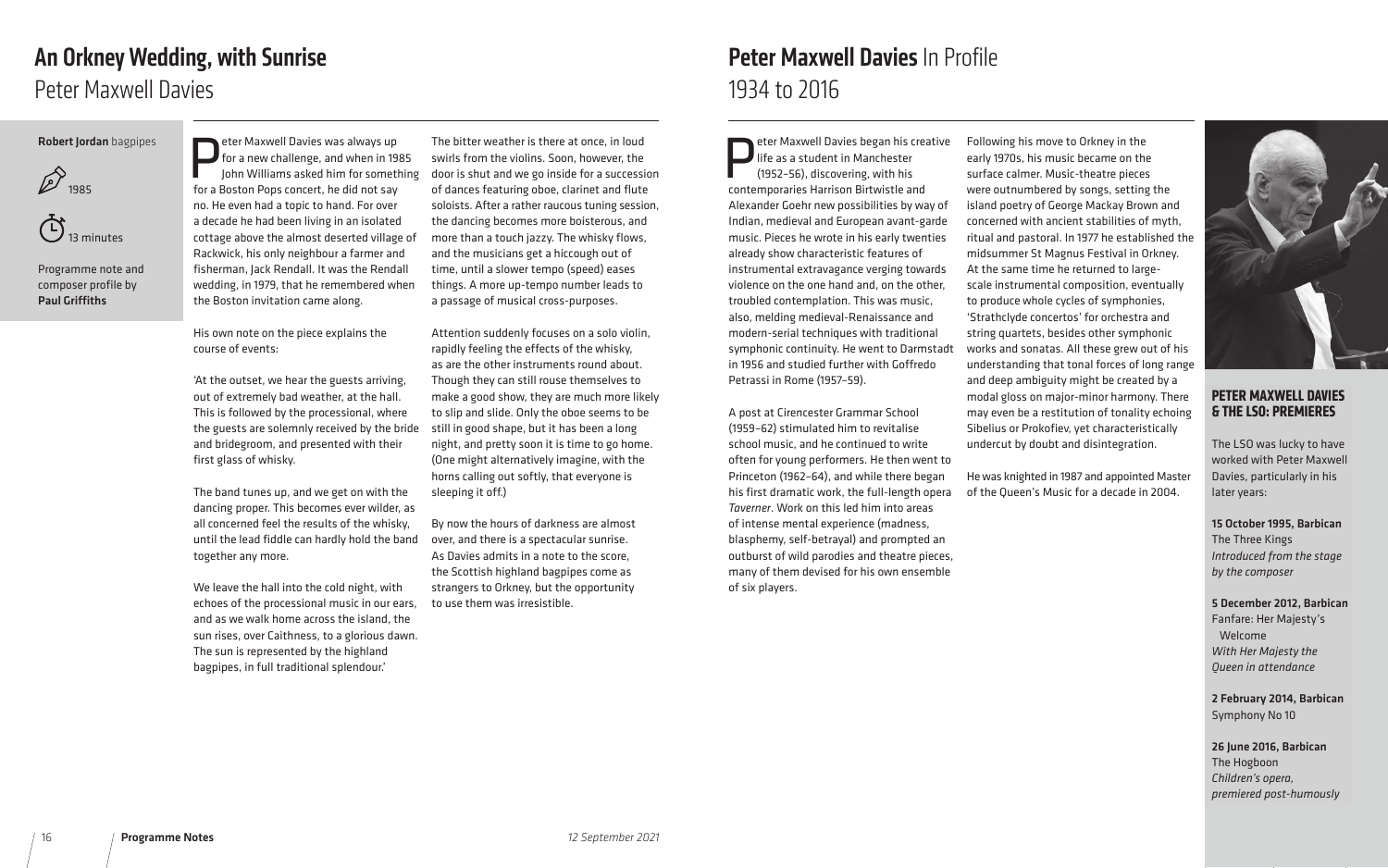#### **ON STAGE WITH THE LSO**

Wednesday 15 September 6.30pm, Barbican

#### **HALF SIX FIX: BEETHOVEN 6**

Thursday 16 September 7pm, Barbican

#### **ONDŘEJ ADÁMEK & BEETHOVEN 6**

Sunday 19 September 7pm, Barbican

#### **BRUCKNER'S JOURNEY TO THE ROMANTIC SYMPHONY**

F<sub>orbs</sub> rom 1980 to 1998, Sir Simon Rattle was Principal Conductor and Artistic Adviser of the City of Birmingham Symphony Orchestra and was appointed Music Director in 1990. In 2002 he took up the position of Artistic Director and Chief Conductor of the Berlin Philharmonic, where he remained until the end of the 2017/18 season. Sir Simon took up the position of Music Director of the London Symphony Orchestra in September 2017 and will remain there until the 2023/24 season, when he will take the title of Conductor Emeritus. From the 2023/24 season Sir Simon will take up the position of Chief Conductor of the Symphonieorchester des Bayerischen Rundfunks in Munich. He is a Principal Artist of the Orchestra of the Age of Enlightenment and Founding Patron of Birmingham Contemporary Music Group.

Sir Simon has made over 70 recordings for EMI (now Warner Classics) and has received numerous prestigious international awards for his recordings on various labels. Releases on EMI include Stravinsky's *Symphony of Psalms* (which received the 2009 Grammy Award for Best Choral Performance), Berlioz's *Symphonie fantastique*, Ravel's *L'enfant et les sortilèges*, Tchaikovsky's *The Nutcracker* Suite, Mahler's Symphony No 2 and Stravinsky's *The Rite of Spring*.

**Born in Staffordshire, Lucy Crowe**<br>**Box Studied at the Royal Academy of Music, where she is a Fellow.** studied at the Royal Academy of Music, where she is a Fellow.

From 2014 Sir Simon continued to build his recording portfolio with the Berlin Philharmonic's new in-house label, Berliner Philharmoniker Recordings, which led to recordings of the Beethoven, Schumann and Sibelius symphony cycles. Sir Simon's most recent recordings include Rachmaninoff's Symphony No 2, Beethoven's *Christ on the Mount of Olives* and Ravel, Dutilleux and Delage on Blu-Ray and DVD with LSO Live.

Music education is of supreme importance to Sir Simon, and his partnership with the Berlin Philharmonic broke new ground with the education programme Zukunft@Bphil, earning him the Comenius Prize, the Schiller Special Prize from the city of Mannheim, the Golden Camera and the Urania Medal. He and the Berlin Philharmonic were also appointed International UNICEF Ambassadors in 2004 – the first time this honour has been conferred on an artistic ensemble.

Sir Simon has also been awarded several prestigious personal honours which include a knighthood in 1994, becoming a member of the Order of Merit from Her Majesty the Queen in 2014. Most recently, he was bestowed the Order of Merit in Berlin in 2018. In 2019, Sir Simon was given the Freedom of the City of London.





# Sir Simon Rattle LSO Music Director soprano





With repertoire ranging from Purcell, Handel and Mozart to Donizetti's Adina (*L'elisir d'amore*), Verdi's Gilda (*Rigoletto*) and Janáček's Vixen (*The Cunning Little Vixen*) she has sung with opera companies throughout the world, including the Royal Opera House Covent Garden, the Glyndebourne Festival, English National Opera, the Teatro Real Madrid, the Deutsche Oper Berlin, the Bavarian State Opera, Munich and the Metropolitan Opera New York. Opera highlights this season include Susanna (*The Marriage of Figaro*, Mozart) at the Metropolitan Opera and Pamina (*The Magic Flute*, Mozart) at Liceu Barcelona. *Serse,* both with The English Concert; James Macmillan's Christmas Oratorio with the London Philharmonic Orchestra, Mahler's Symphony No 4 with the London Symphony Orchestra and Schumann's *Das Paradies und die Peri* with the Staatskapelle Berlin. A committed recitalist she has appeared at the Amsterdam Concertgebouw, New York's Carnegie Hall, and the Aldeburgh, Edinburgh, Mostly Mozart and Salzburg Festivals, and is a regular guest at the BBC Proms and Wigmore Hall. Her recordings include Mendelssohn's

Highlights in concert this season include Beethoven's Missa Solemnis with the Bayerischer Rundfunk; a US tour of Handel's *Alcina* and a worldwide tour of Handel's

In concert, she has performed with many of the world's finest conductors and orchestras including the City of Birmingham Symphony Orchestra (with Emmanuelle Haïm, Sakari Oramo and Andris Nelsons), the Berlin Philharmonic (Daniel Harding and Nelsons), Vienna Philharmonic (Nelsons), Orchestra of the Age of Enlightenment (Richard Egarr), Scottish Chamber Orchestra (Yannick Nézet-Séguin), the Monteverdi Orchestra (Sir John Eliot Gardiner), the Orchestra dell'Accademia Nazionale di Santa Cecilia (Sir Antonio Pappano) and the London Symphony Orchestra (Sir Simon Rattle). *Lobgesang* with the LSO and Gardiner; Handel's *Il Pastor Fido* and *Handel & Vivaldi* with La Nuova Musica and David Bates for Harmonia Mundi; Lutoslawski with the BBC Symphony Orchestra and Gardner, Handel's *Alceste* with the Early Opera Company and Christian Curnyn, and Eccles' *The Judgement of Paris* all for Chandos; a solo Handel disc – *ll Caro Sassone* – with The English Concert and Harry Bicket for Harmonia Mundi, and Handel's *Queens* with London Early. Her debut disc for Linn records featuring Berg, Strauss and Schoenberg was released in August 2021.

#### **ON STAGE WITH THE LSO**

Wednesday 6 December 6.30pm, Barbican

#### **HALF SIX FIX: MAHLER 4**

Thursday 16 December 7pm, Barbican

#### **DEBUSSY, BERLIOZ & MAHLER 4**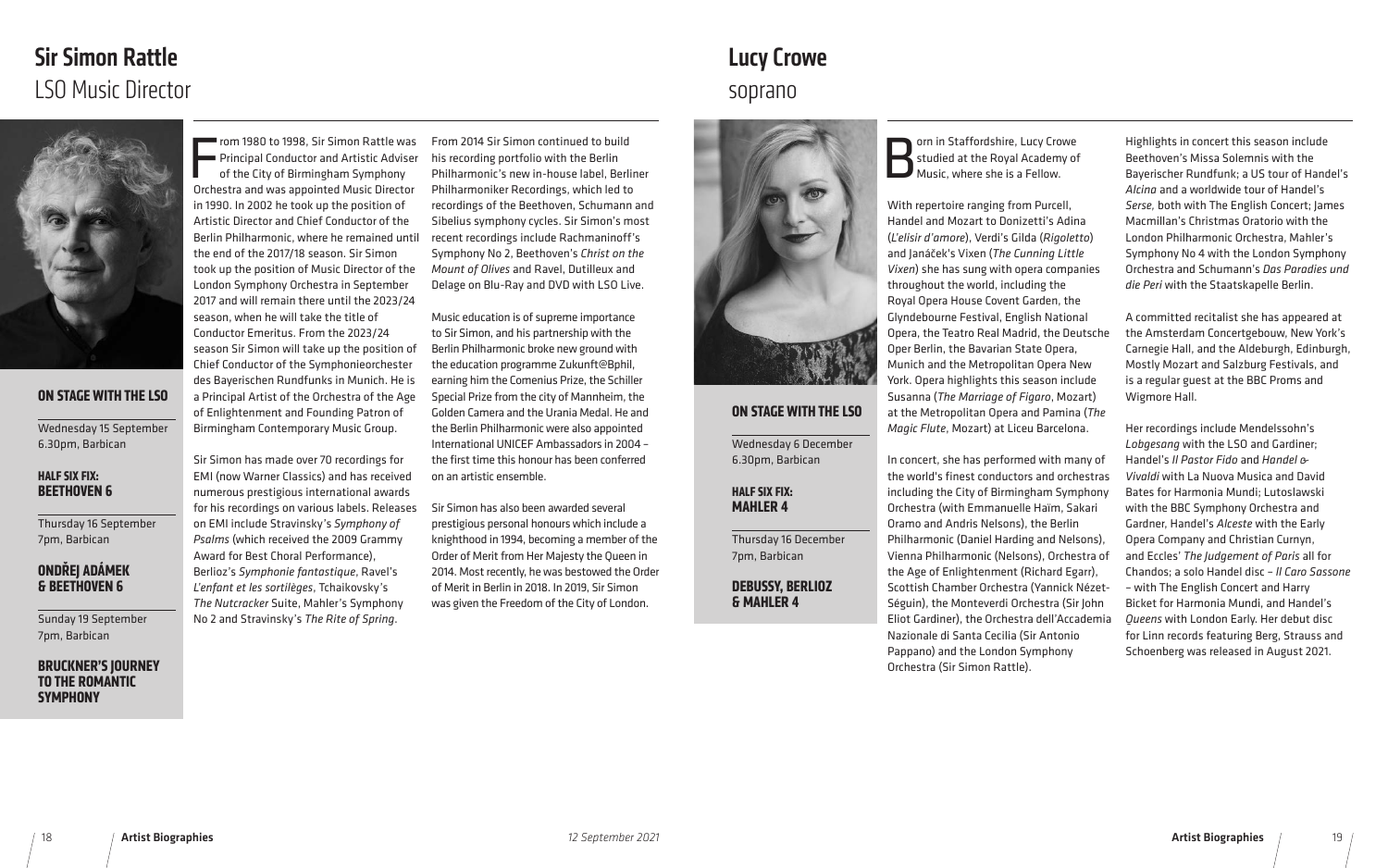Obert Jordan is one of the UK's<br>leading solo bagpipers. He freq<br>appears with many of Britain's<br>finest or best as and has recorded live leading solo bagpipers. He frequently appears with many of Britain's finest orchestras and has recorded live performances for BBC Radio 3, with the BBC National Orchestra of Wales and the BBC Symphony Orchestra.

In 2002 Robert toured with the London Sinfonietta to Armenia and in 2005 performed with the London Philharmonic Orchestra at the Royal Festival Hall. In 2006 Robert travelled with the BBC Symphony Orchestra to China, Singapore and Malaysia. He has performed as a soloist with the BBC Concert Orchestra in their flagship Radio 2 programme *Friday Night is Music Night*. In January 2010 he became the first bagpiper to perform with the Galician Philharmonic in Spain.

Robert has also appeared onstage at the Royal Albert Hall with Russell Watson and recorded with Lesley Garratt on her number one album *A North Country Lass*. In 2014, Robert was invited to accompany Judy Murray and Anton Du Beke in a live broadcast of *Strictly Come Dancing*.

Simon Halsey holds positions across<br>the UK and Europe as Choral Director<br>of the London Symphony Orchestra<br>and Chorus Chorus Director of City of the UK and Europe as Choral Director of the London Symphony Orchestra and Chorus, Chorus Director of City of Birmingham Symphony Orchestra Chorus, Artistic Director of Orfeó Català Choirs and Artistic Adviser of Palau de la Música, Barcelona, Creative Director for Choral Music and Projects at WDR Rundfunkchor Conductor Laureate of Rundfunkchor Berlin and Professor and Director of Choral Activities at University of Birmingham.

Also in 2014, Robert made a seminal recording of Peter Maxwell Davies' (then Master of the Queen's Music) *An Orkney Wedding, with Sunrise* with the Scottish Chamber Orchestra. The piece was subsequently broadcast live from the Royal Albert Hall on BBC1 as part of the BBC Proms.

In 2018 Robert travelled to Hong Kong to perform as a soloist with the Hong Kong Philharmonic. Later in that year, Robert again appeared as a soloist on the BBC Folk Prom, broadcast on national television.

Robert has also featured as the lone piper at BBC Proms in the Park (Hyde Park), in front of an audience of 40,000.

Simon is the trusted advisor on choral singing to the world's greatest conductors, orchestras and choruses, and also an inspirational teacher and ambassador for choral singing to amateurs of every age, ability and background. Making singing a central part of the world-class institutions with which he is associated, he has been instrumental in changing the level of symphonic singing across Europe.

He is also a highly respected teacher and academic, nurturing the next generation of choral conductors on his post-graduate course in Birmingham and through masterclasses at Princeton, Yale and elsewhere. He holds four honorary doctorates from universities in the UK, and in 2011 Schott Music published his book and DVD on choral conducting, *Chorleitung: Vom Konzept zum Konzert*.

## Simon Halsey bagpipes LSO Choral Director



Simon has worked on nearly 80 recording projects, many of which have won major awards, including the Gramophone Award, Diapason d'Or, Echo Klassik, and three Grammy Awards with the Rundfunkchor Berlin. He was made Commander of the British Empire in 2015, was awarded The Queen's Medal for Music in 2014, and received the Officer's Cross of the Order of Merit of the Federal Republic of Germany in 2011 in recognition of his outstanding contribution to choral music in Germany.

Since becoming Choral Director of the London Symphony Orchestra and Chorus in 2012, Simon has been credited with bringing about a 'spectacular transformation' (*Evening Standard*) of the LSC.

Born in London, Simon Halsey sang in the choirs of New College, Oxford, and of King's College, Cambridge. and studied conducting at the Royal College of Music in London. In 1987, he founded with Graham Vick the City of Birmingham Touring Opera. He was Chief Conductor of the Netherlands Radio Choir from 1997 to 2008 and Principal Conductor of the Royal Northern Sinfonia's Choral Programme from 2004 to 2012. From 2001 to 2015 he led the Rundfunkchor Berlin (of which he is now Conductor Laureate). Under his leadership the chorus gained a reputation internationally as one of the finest professional choral ensembles. He also initiated innovative projects in unconventional venues and

interdisciplinary formats.

Simon Halsey is represented by Intermusica.

# Robert Jordan



#### **ON STAGE WITH THE LSO**

Sunday 28 November 3pm, Barbican

**A CHORAL WINTER CELEBRATION**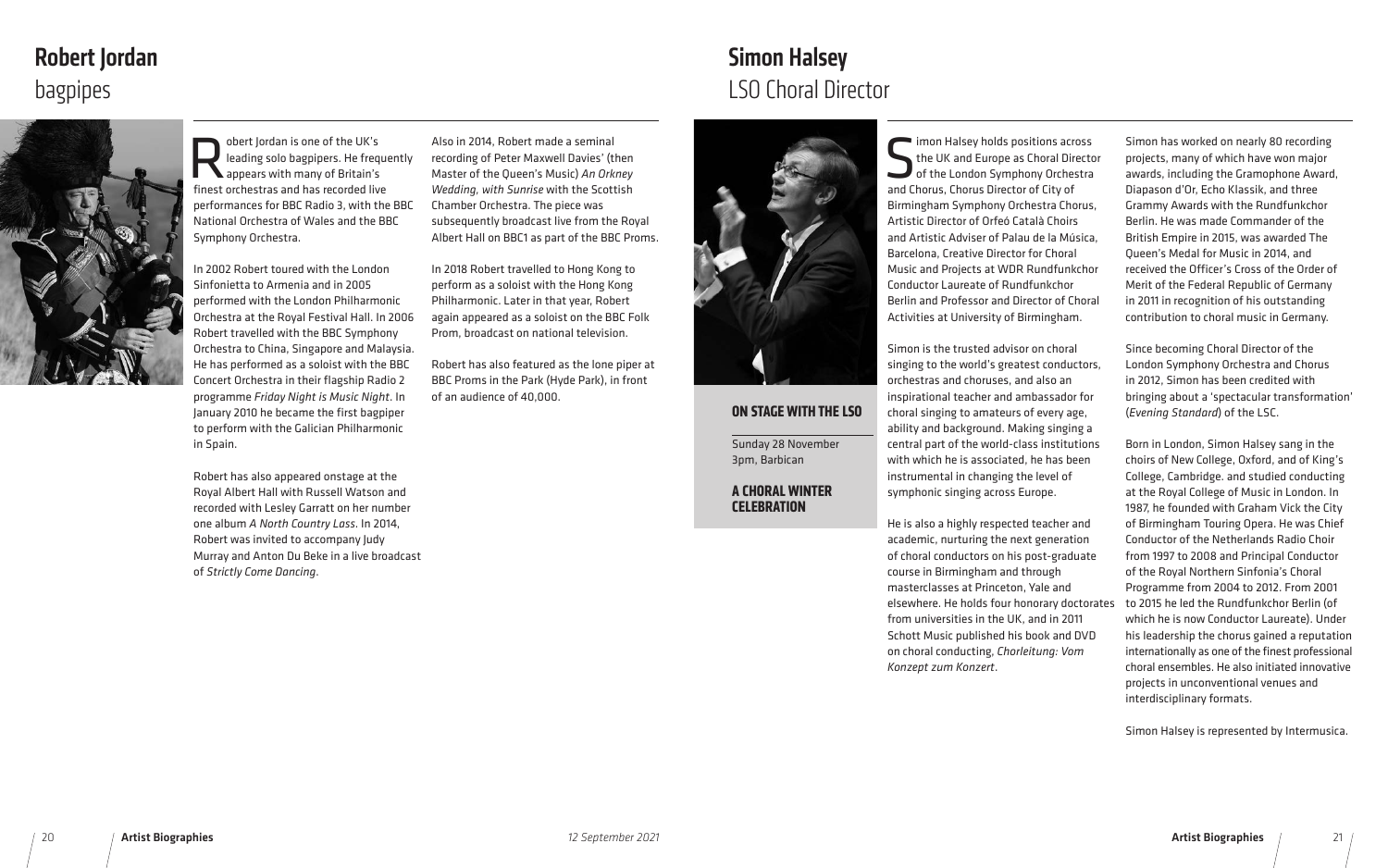## London Symphony Chorus

he London Symphony Chorus was<br>formed in 1966 to complement<br>the work of the London Symphony<br>Orchestra and is renowned internationally he London Symphony Chorus was formed in 1966 to complement the work of the London Symphony for its concerts and recordings with the Orchestra. Their important partnership was strengthened in 2012 with the appointment of Simon Halsey as joint Chorus Director of the LSC and Choral Director for the LSO, and the chorus now plays a major role in furthering the vision of LSO Sing, which also encompasses the LSO Community Choir, LSO Discovery Choirs for young people and Singing Days at LSO St Luke's.

The LSC has worked with many leading international conductors and other major orchestras, including the Berlin Philharmonic, Vienna Philharmonic, Leipzig Gewandhaus, Los Angeles Philharmonic, New York Philharmonic, the National Youth Orchestra of Great Britain and the European Union Youth Orchestra. It has also toured extensively throughout Europe and has visited North America, Israel, Australia and South East Asia.

The partnership between the LSC and LSO, particularly under Richard Hickox in the 1980s and 1990s, and later with Sir Colin Davis, led to its large catalogue of recordings which have won nine awards, including five Grammys. *Gramophone* included the recordings of Berlioz's *Le Damnation de Faust* and *Romeo et Juliette* on LSO Live with Sir Colin as two of the top 10 Berlioz recordings. Recent LSO Live recordings with the chorus include Bernstein's *Wonderful Town*, Berlioz's *Le Damnation de Faust* and Beethoven's *Christ on the Mount of Olives*, all with Sir Simon Rattle.

Highlights of the 2019/20 season included performances of Janáček *Glagolitic Mass*  with Kazushi Ono, Berlioz's *Romeo et Juliette*  with Michael Tilson Thomas, and a major European tour of Beethoven in early 2020 including *Christ on the Mount of Olives* with Sir Simon Rattle, before seven concerts were then cancelled because of Covid. In the 2020/21 season, during the Covid pandemic, the chorus rehearsed online, and managed to perform together three times when restrictions allowed. In July 2021, as part of the Spitalfields Festival, the LSC took part in the first live performance of Howard Goodall's *Never to Forget* and the premiere of Errollyn Wallen's *After Winter*. *Never to Forget* is a musical memorial to health and care workers who died from Covid while caring for others, and was commissioned by the Chorus.

Chorus Director Simon Halsey CBE

> The Chorus is an independent charity run by its members. It is committed to excellence, to the development of its members, to diversity and engaging in the musical life of London, to commissioning and performing new works, and to supporting the musicians of tomorrow. For further information please visit lsc.org.uk.

## On Stage

#### Sopranos

Kitty Benzecry Carol Capper Lucy Feldman Joanna Gueritz Isobel Hammond Denise Hoilette Alice Jones Debra Jones Luca Kocsmarszky Katy Lane Jane Morley Gill O'Neill Emily Norton Carole Radford Deborah Staunton Giulia Steidl Olivia Tait Lizzie Webb Hannah Wilkes Olivia Wilkinson Rachel Wilson

#### Altos

Enid Armstrong Gina Broderick Jo Buchan Sheila Cobourne Maggie Donnelly Lynn Eaton Linda Evans Amanda Freshwater Yoko Harada Edda Hendry Catherine Hulme Elisabeth Iles Jill Jones Vanessa Knapp Gilly Lawson Anne Loveluck Jane Muir Helen Palmer Susannah Priede Natalia Riley Lis Smith Franziska Truestedt

#### Tenors

Paul Allatt Robin Anderson Joaquim Badia Oliver Burrows Colin Dunn Matthew Fernando Andrew Fuller John Marks Alastair Mathews Matthew McCabe Mattia Romani Peter Sedgwick Richard Street Malcolm Taylor James Warbis Robert Ward

Basses

Simon Backhouse Roger Blitz Gavin Buchan Andy Chan Steve Chevis Matthew Clarke Damian Day Thomas Fea Robert Garbolinski John Graham Bryan Hammersley Owen Hanmer Elan Higueras Alex Kidney Thomas Kohut George Marshall Hugh McLeod Jesus Sanchez Sanzo Jez Wareing

#### President

Sir Simon Rattle OM CBE

Vice President Michael Tilson Thomas

#### Patrons

Simon Russell Beale CBE Howard Goodall CBE

#### Associate Directors Nia Llewelyn Jones Lucy Hollins David Lawrence

Chorus Accompanist Benjamin Frost

Chairman Owen Hanmer

LSO Choral Projects Manager Sumita Menon

#### Vocal Coaches Norbert Meyn Anita Morrison

Rebecca Outram Robert Rice